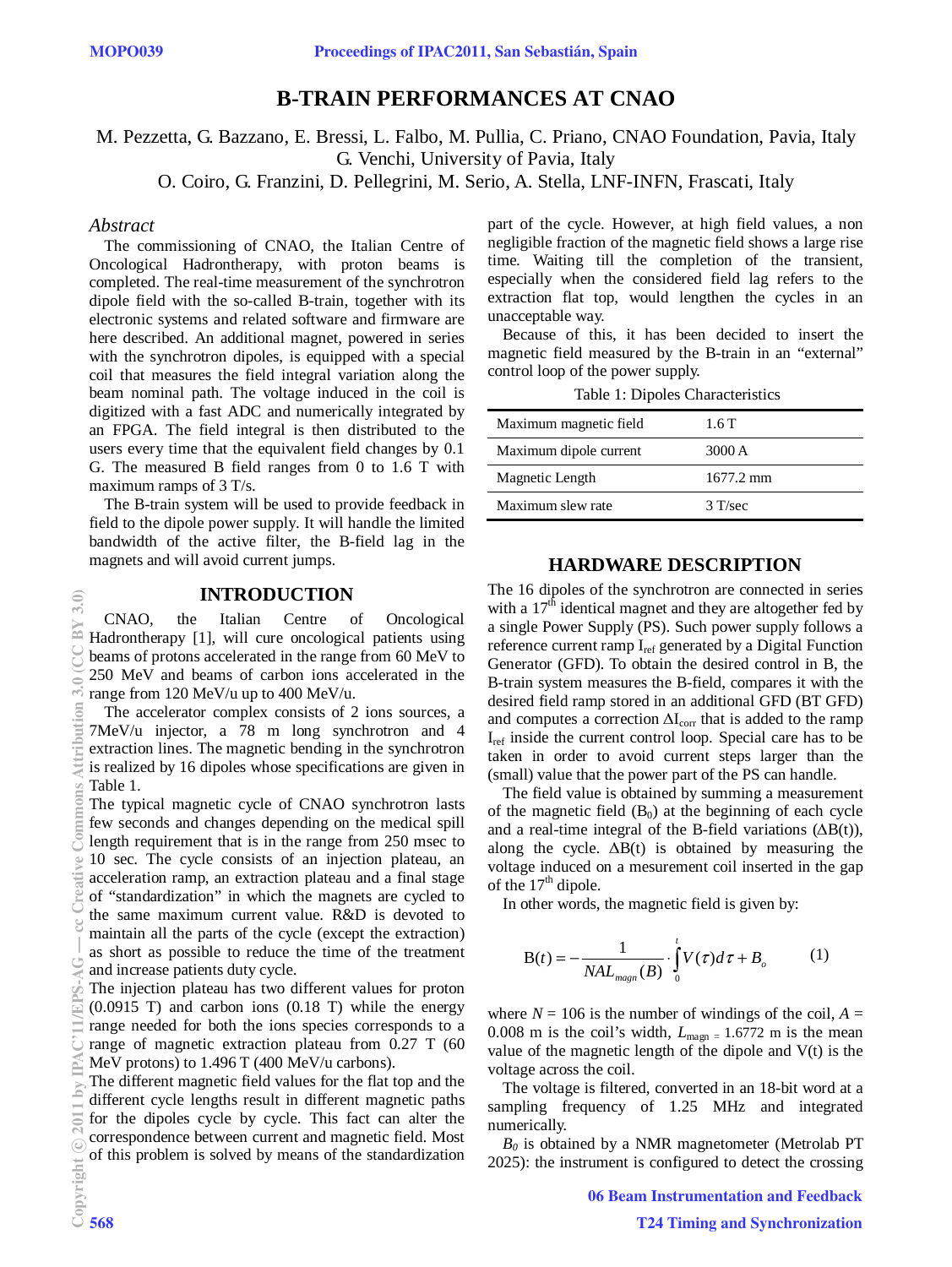of the nuclear resonance at a given magnetic field identified by the frequency of an internal VCO.

In this way the field is reconstructed with a precision of 0.1 G that corresponds to about 6 ppm of the maximum value.

In order to reset the integrator,  $B_0$  has to be measured at every cycle; if the integrator is not reset, slowly varying errors would add up, spoiling the precision of the field reconstruction. Typical values of such a drift, are of the order of 0.05 G/sec.

The B-train electronics system [2] is based on NI PXI architecture. It is composed of three PXI chassis (NI PXI-1031 with embedded controller PXI-8196), that host NI Reconfigurable I/O cards (7813R, 7833R, 7831R cards) based on Virtex-II FPGA and programmed in LabVIEW. The control firmware runs on these FPGAs which manage all the operations of the system. The three PXI chassis are installed in three different rooms: the synchrotron room, the electronics room and the power supply room. Optical links and an ethernet connection are used to transport signals among the three PXI systems.

In addition to the feedback on the power supply, the Btrain system distributes the magnetic field value to other systems, whose behaviour is strongly dependent on dipole field: RF cavity, dump bumper, synchrotron DCT. The information is sent under the form of four digital signals:  $B_{up}$  and  $B_{down}$ , that correspond respectively to an increment and a decrement of 0.1 Gauss, *Benable* indicating that the B train system is working properly, and  $B_{\text{present}}$ indicating that the magnetic field is equal to  $B_0$ . These signals are sent via dedicated lines to the users at a maximum frequency of 300 kHz (related to the maximum slew rate of 3 T/sec). The general layout is shown in Figure 1.



Figure 1: Layout of the B-TRAIN system.

### *Synchrotron Hall*

As shown in Figure 1, all the B-TRAIN devices directly related to the magnetic measurement system are installed in the synchrotron hall. The ADC used to digitize the voltage of the induction coil (AD7643, mounted on an EVAL-AD76XXCBZ) is an 18-bit, 1.25 MHz, fully differential SAR-ADC based on charge redistribution. A front-end circuit, developed at LNF, acts as a buffer for the coil signal and can also be used to calibrate the ADC, as it offers two fixed and stable reference voltages that can be sent to the ADC by means of relay switches. A power supply board, fed by two linear power supplies Agilent E3631A, uses high precision voltage regulators to generate stable supply voltages for the ADC and the front end circuit.

A 7831R FPGA manages the digital output and the control signals of AD7643. It collects data from the ADC, serializes and sends them optically to the system core, which is located in the electronics room.

The NMR and Hall gauss-meters are managed via GPIB interface by the 78XXR-FPGA and their digital outputs are sent to the electronics room via ethernet.

#### *Electronics Room*

The core of the B-TRAIN system is a 7813R-FPGA installed in a PXI chassis in the CNAO electronics room.

This FPGA, manages the main operations of the system:

- It collects the measurement data coming from all the magnetic probes installed in the synchrotron room, elaborates them in order to obtain the digital representation of the magnetic field, at a sample frequency of 1.25 MHz.
- It generates the signals for RF, dump bumper and DCT, whose electronics are installed in the same room;
- 

• It calculates the  $\Delta I_{\text{corr}}$ .<br>In the same rack, a VME crate is installed and used as an electro-optical converter and a fan-out for all the B-train I/O digital signals. A timing card communicates the events of the machine cycle to the FPGA.

### *Power Supply Room*

The third PXI-chassis is installed in the proximity of the power supply of the dipoles. The 7813R-FPGA installed here acts like an ALU, adding the correction  $\Delta I_{cor}$ to the digital reference current provided by the PS GFD. The resulting digital signal is sent to the PS at 20 kHz.

### **BTRAIN COMMISSIONING**

The choice of the B-Train feedback controller has been the most challenging issue. In fact, because of the tight ripple and ramp tracking specifications (both about 10 ppm of the full output current), the power supply includes a parallel active filter which is limited in current but very reactive to fast variations of the reference because of a strong feedforward path in its controller: in order to avoid fault conditions the current reference must meet severe limitations on the first and second order derivatives and no jumps (or only very small ones) are allowed when the current reference is flat. This makes the proportional action unpractical if applied without precautions. The integral action alone creates problems too: the high gains, required to compensate the error during the ramps, cause an oscillation (which is much higher than the normal ripple) to appear at the resonance frequency of the power supply output filter (about 70 Hz) during the flat tops.